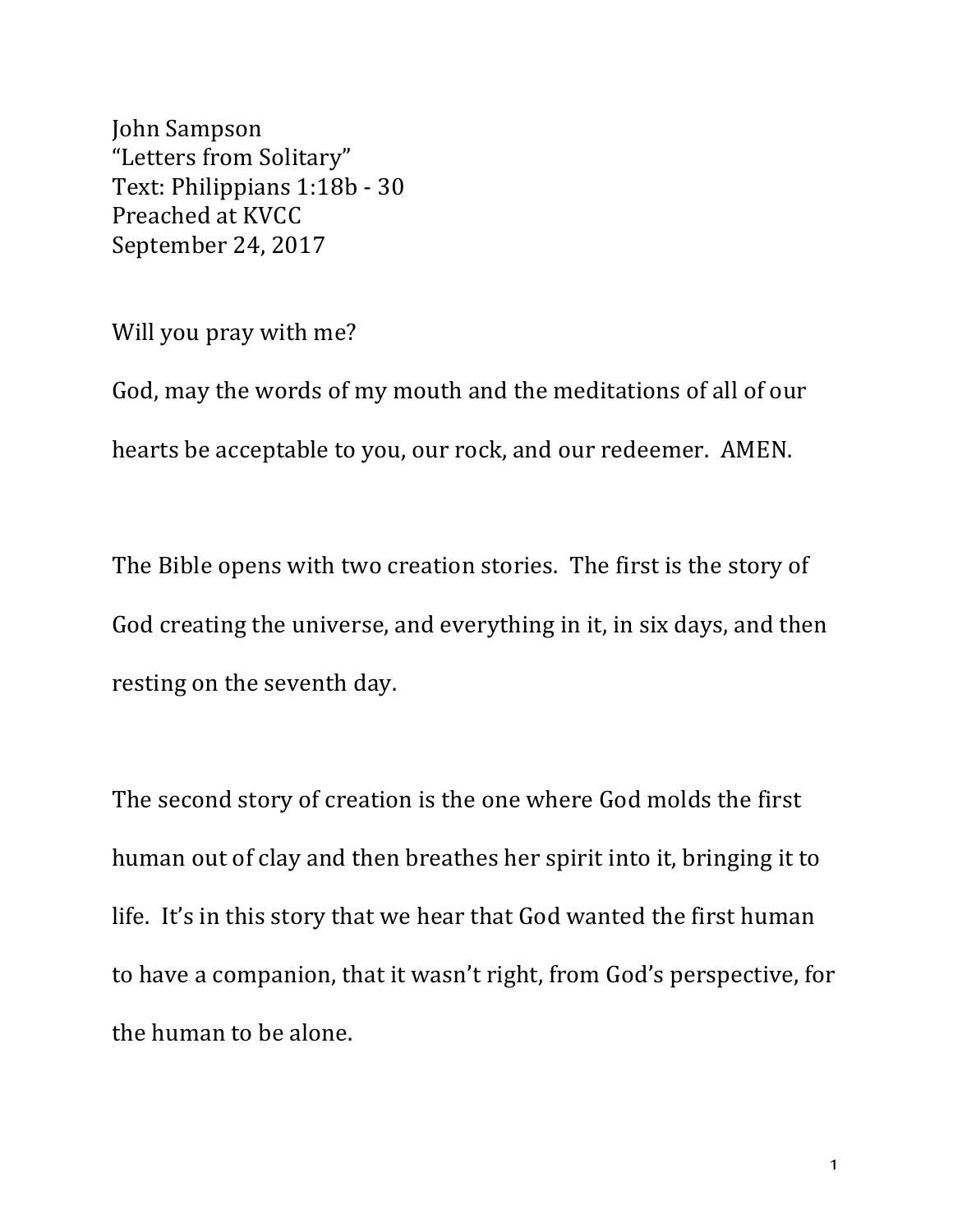So what follows is a kind of comedy of errors. God brings all of the animals she's created before the human and asks it to name them. She hopes that as the human meets and interacts with other beings that it will finally find a true friend and soul mate. But nothing works. Animal after animal is presented to the human and named, but no companion is found. Finally, God gives up and decides to create another human for the first one out of its very essence, out of its own body. So God puts the human to sleep, removes one of its ribs and fashions a second human from it. This second human is called Eve. When the first human awakes and sees Eve it finally recognizes another being that is truly its friend and companion. Suddenly, the human is no longer lonely, no longer alone.

What this story tells us is that the authors of the opening stories of our Bible saw our desire for human relationship not as a luxury, not as something we could live without, but as a Divinely recognized human need. Without one another our existence isn't fully human,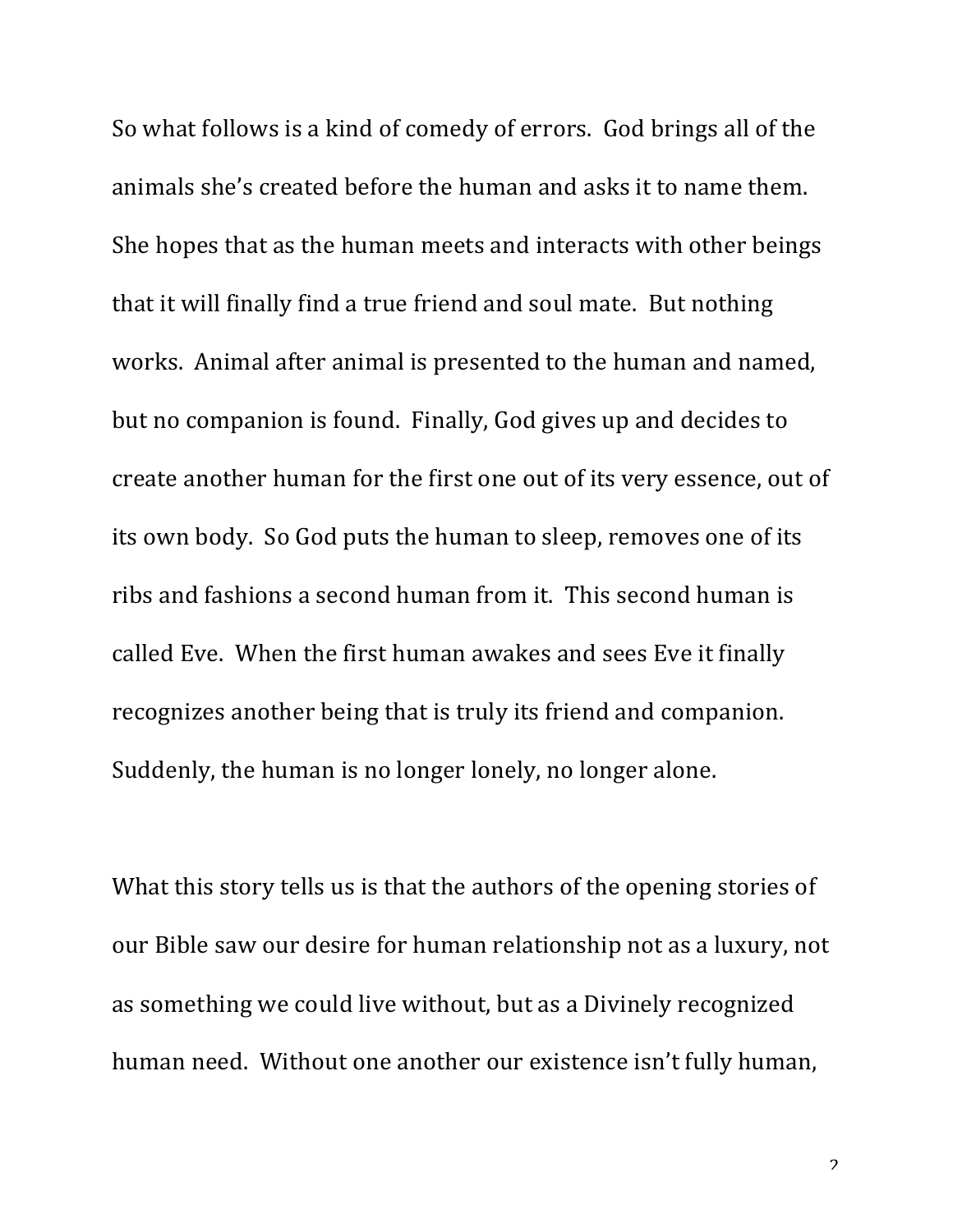and we don't live into the full blessing that God has intended for all of her children.

It's in the light of this story that we should hear the letters that were shared with us today.

It's in the ongoing power of the first stories of creation that we should hear the words that Peter and Jane, Leslie and Betsey read aloud, and that Carol told from her own experience.

It's with the image of the first human finally embracing its one true companion, and feeling a sense of belonging for the first time, that we should hear the words of Paul from his letter to the congregation in Philippi.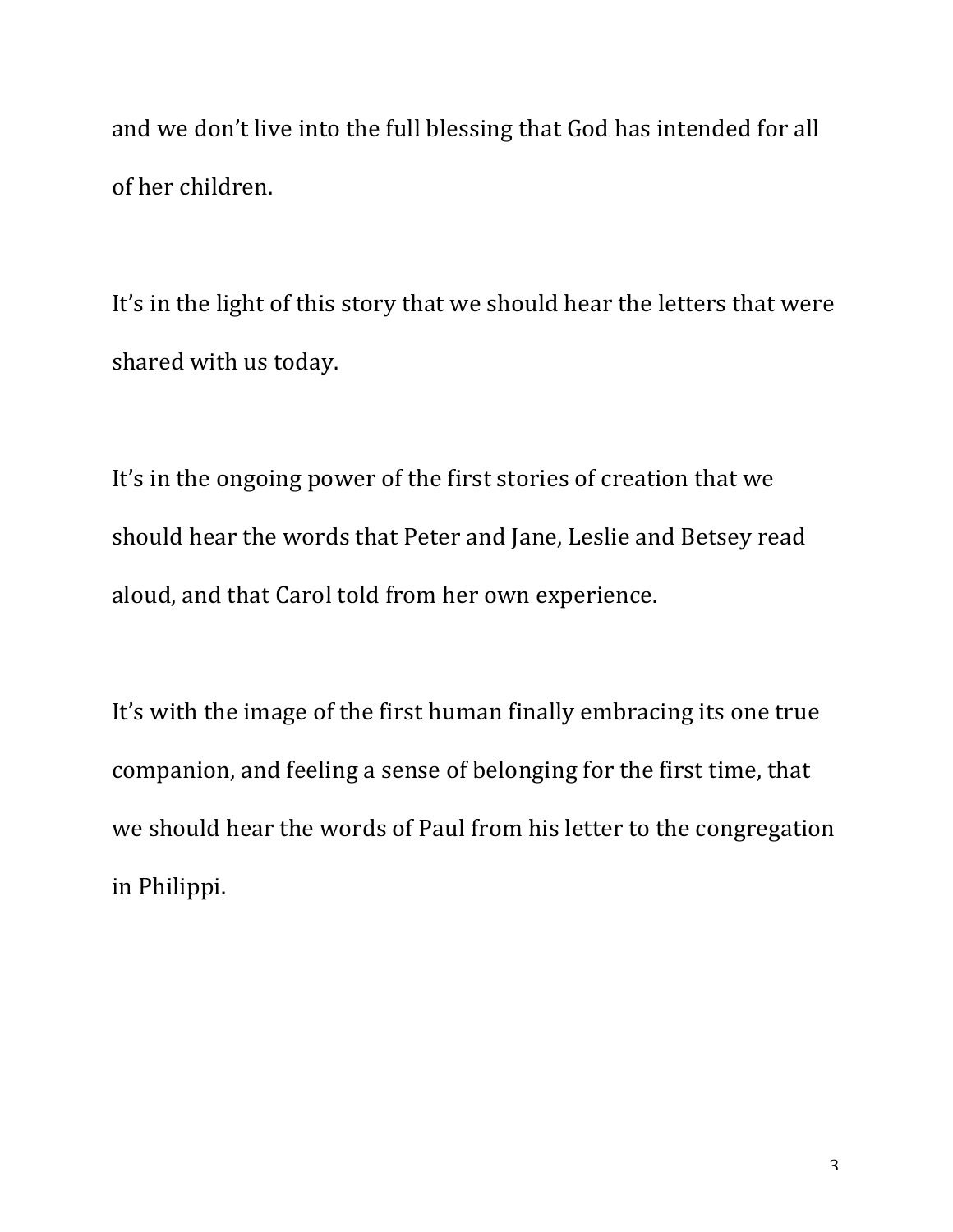It's in light of these stories that we should look into the practices of solitary confinement, practices used extensively throughout New York state, and other states across the country.

But it's important to know what we're talking about. When we say 'solitary confinement' what do we mean?

Here are some facts cobbled together from The New York Civil Liberties Union, The Correctional Association of New York, and Solitary Watch:

• People in isolated confinement in NY State spend 22 to 24 hours a day locked in a cell the size of an elevator, alone or with one other person. They may be permitted 1-2 hours to exercise alone in a cage; they do not receive any meaningful programs or therapy, and cannot make phone calls.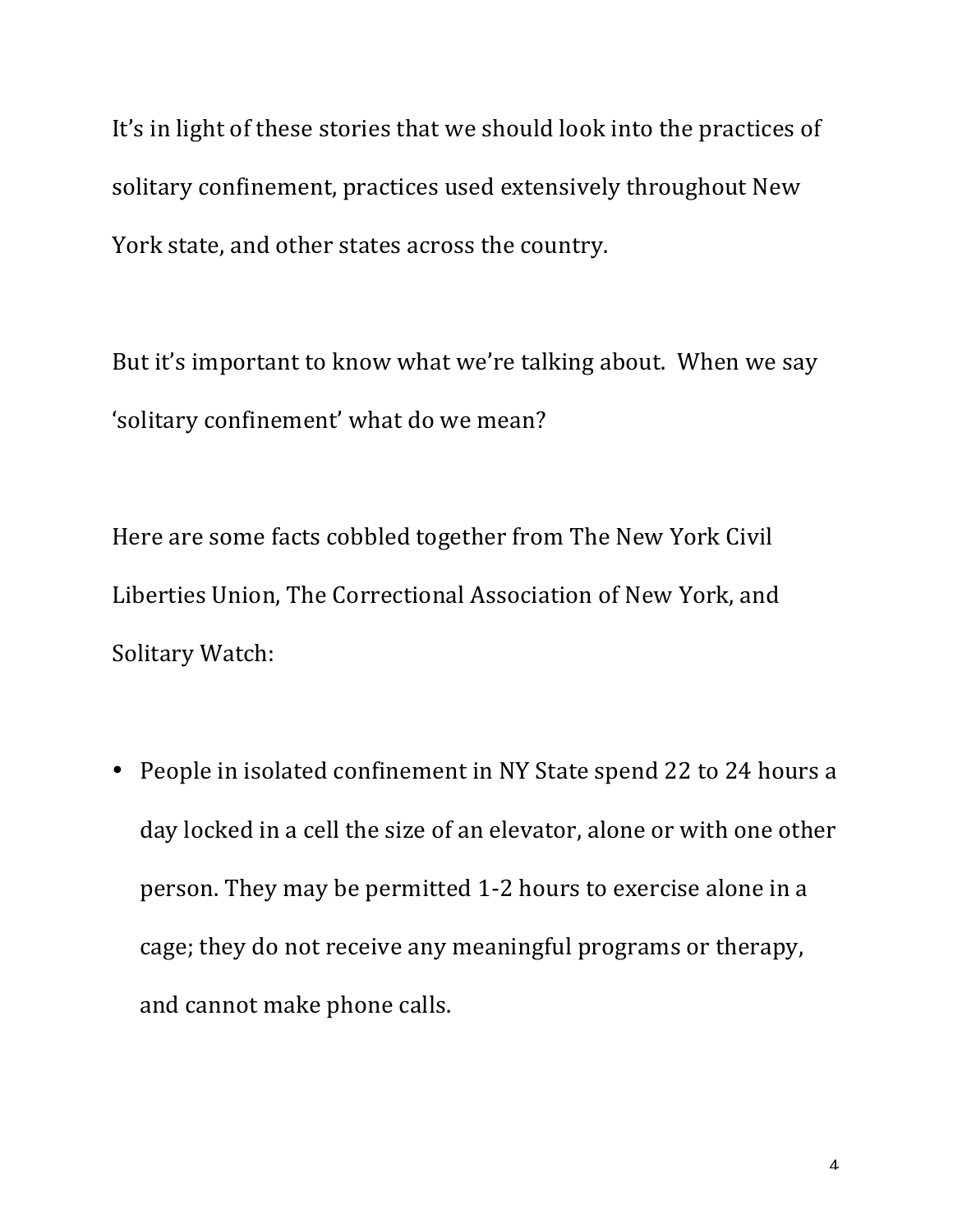- The sensory deprivation, lack of normal human interaction, and extreme idleness can lead to intense suffering and severe psychological damage. 40% of all suicides in NYS prisons are in solitary.
- Most people sent to isolation in New York State prisons spend months or years there; some individuals have been in solitary confinement in New York's prisons for more than two decades.
- The UN Special Commission on Torture has denounced solitary confinement exceeding 15 days.
- On any given day, over 4,500 men, women, and children are in isolated confinement in NYS prisons; hundreds of others are in solitary in local jails.
- Black people represent about 13% of all people in NYS, but represent 50% of those incarcerated in NYS, and 60% of people held in long-term solitary confinement units in NY.
- Most people are sent to solitary confinement for relatively minor non-violent infractions of prison rules.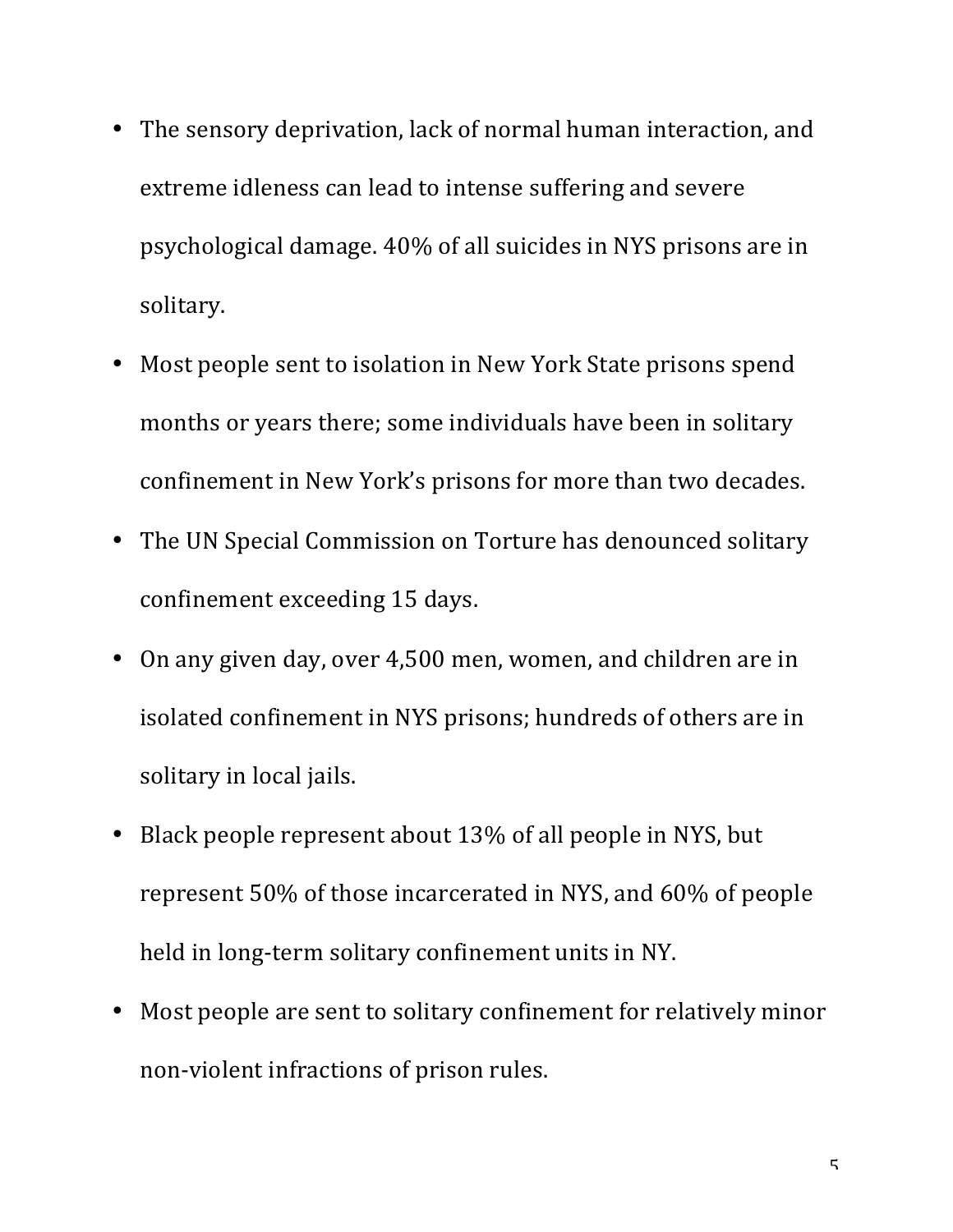These are the facts. But our faith asks that we don't stop with the facts. It asks us to respond to the facts of our lives, the facts of something like the practice of solitary confinement in our prison system, with a sacred vision that sees human existence as predicated on the necessity of companionship and connection. For in the very opening stories of our Bible we hear that to be alone, to live our lives in isolation and alienation, is not the will of God.

It can be easy to forget that sitting at the foundation of the Christian tradition are stories of incarceration, and even of execution. There is the story of Jesus being wrongfully accused, sentenced to death, tortured and executed with the stamp of approval of the Roman Imperial state. There are the stories of Peter and Paul, and other early followers of Jesus, spending nights in jail, being brought before judges for trial, of knowing the bite of handcuffs on their wrists, of spending long periods of time in cells without contact with friends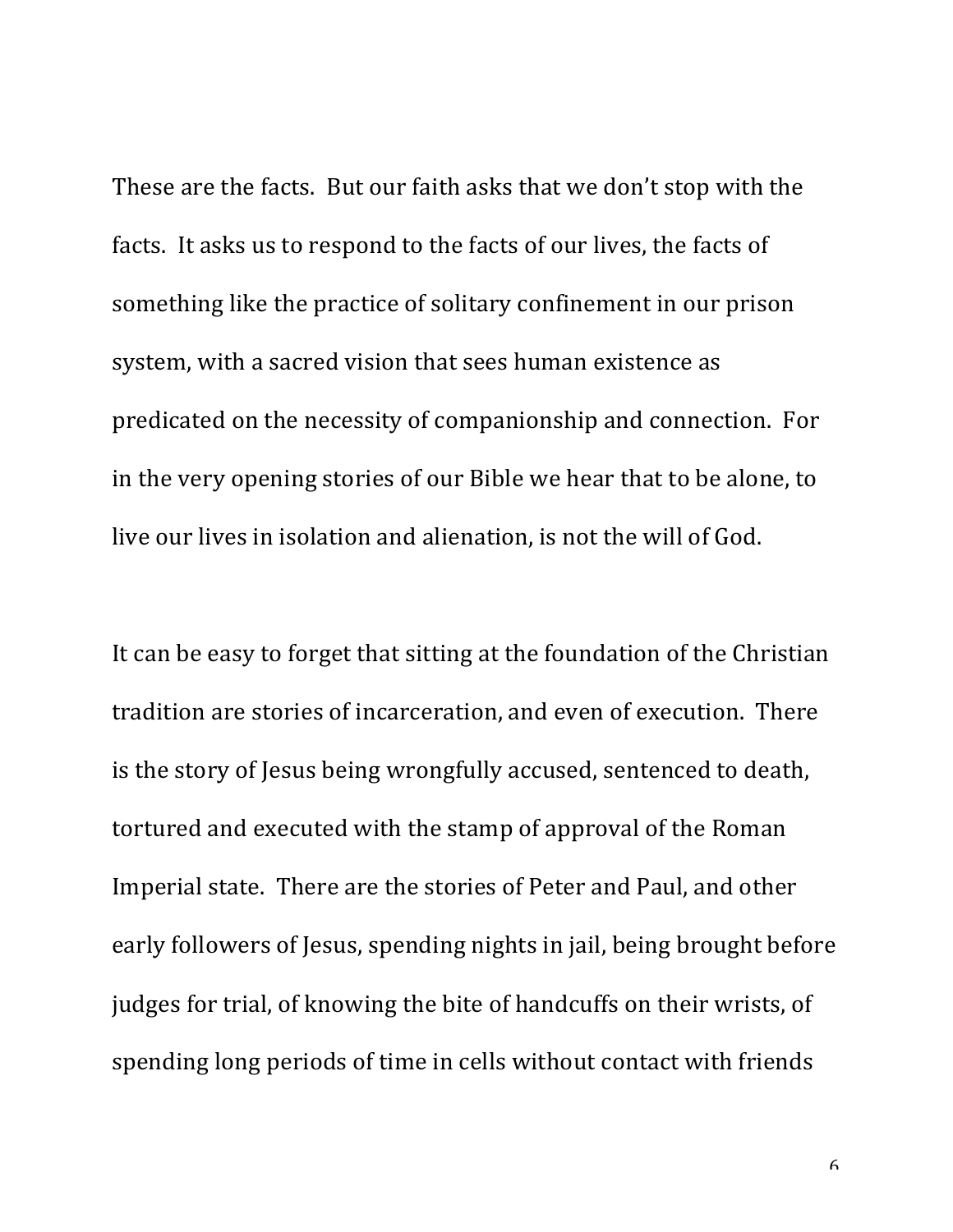and family, not knowing what might happen to them next. In a fundamental way the stories and letters we heard shared today by members of our own community echo what we know of our faith history.

At the end of the passage we read from Paul's letter he writes, "since you are having the same struggle that you saw I had." He is writing these words to his community in Philippi, but he could just as well be sharing these words with those in our prisons today, because Paul knows what it's like to be in prison, and he knows what it means to be in solitary confinement without contact with anyone except his jailors.

He prays for deliverance. Do not all those in solitary also pray for deliverance from the box they live in day after day after day?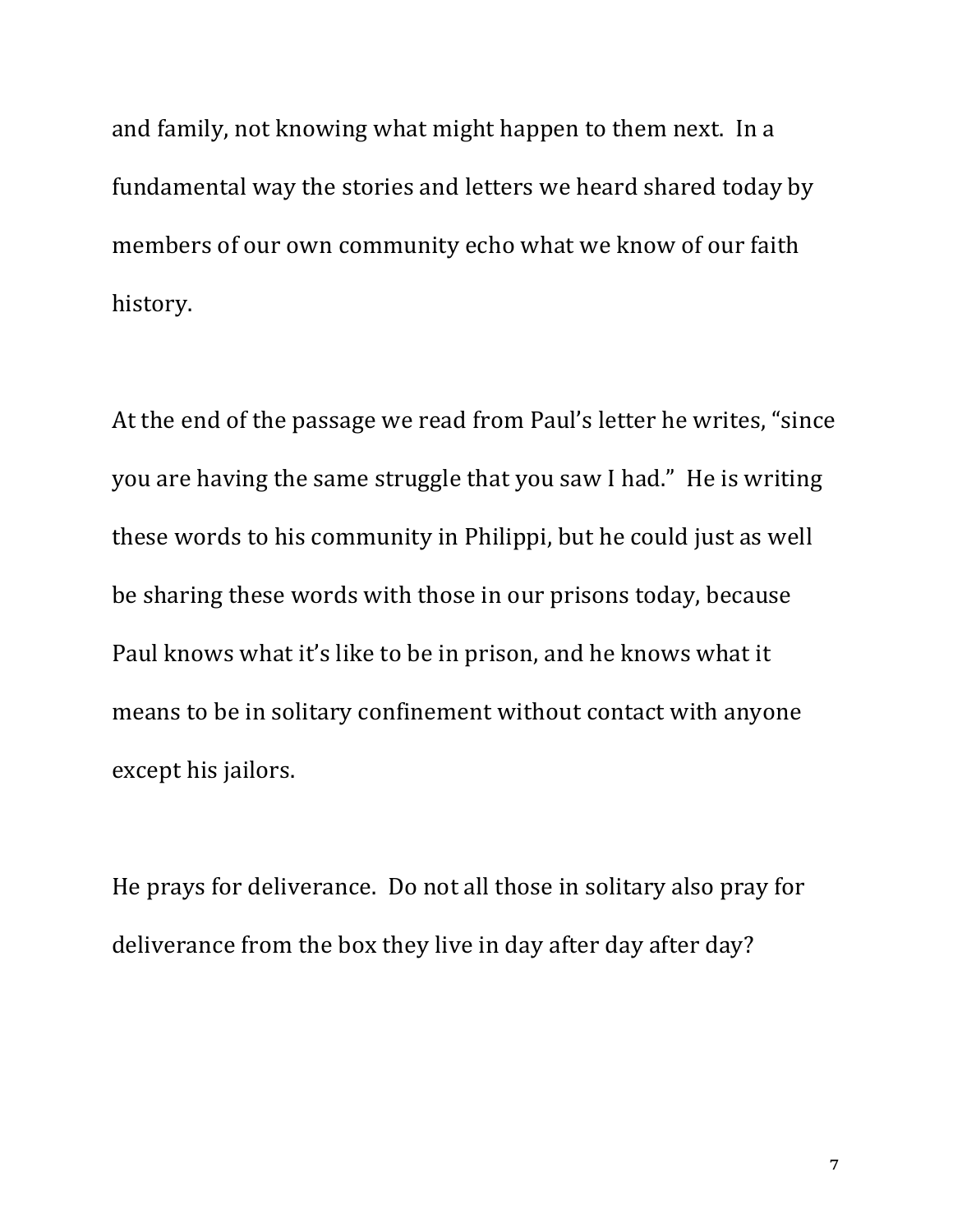Paul hopes not to be put to shame. Unfortunately, have not all those in solitary already experienced the corrosive power of shame?

Paul writes about intimidation, and can't say when he will meet his friends again in the flesh. Is not the very threat of solitary confinement a form of intimidation? And does not solitary deny an answer to when those incarcerated might be in contact with their loved ones again?

Paul is so desperate that he desires to be released from this life, and only keeps on living for the love of his friends. Are not the levels of suicide for those in solitary elevated because some inmates feel their only release from ongoing isolation is to end their lives? That their lives are not worth living if they can't be lived among others?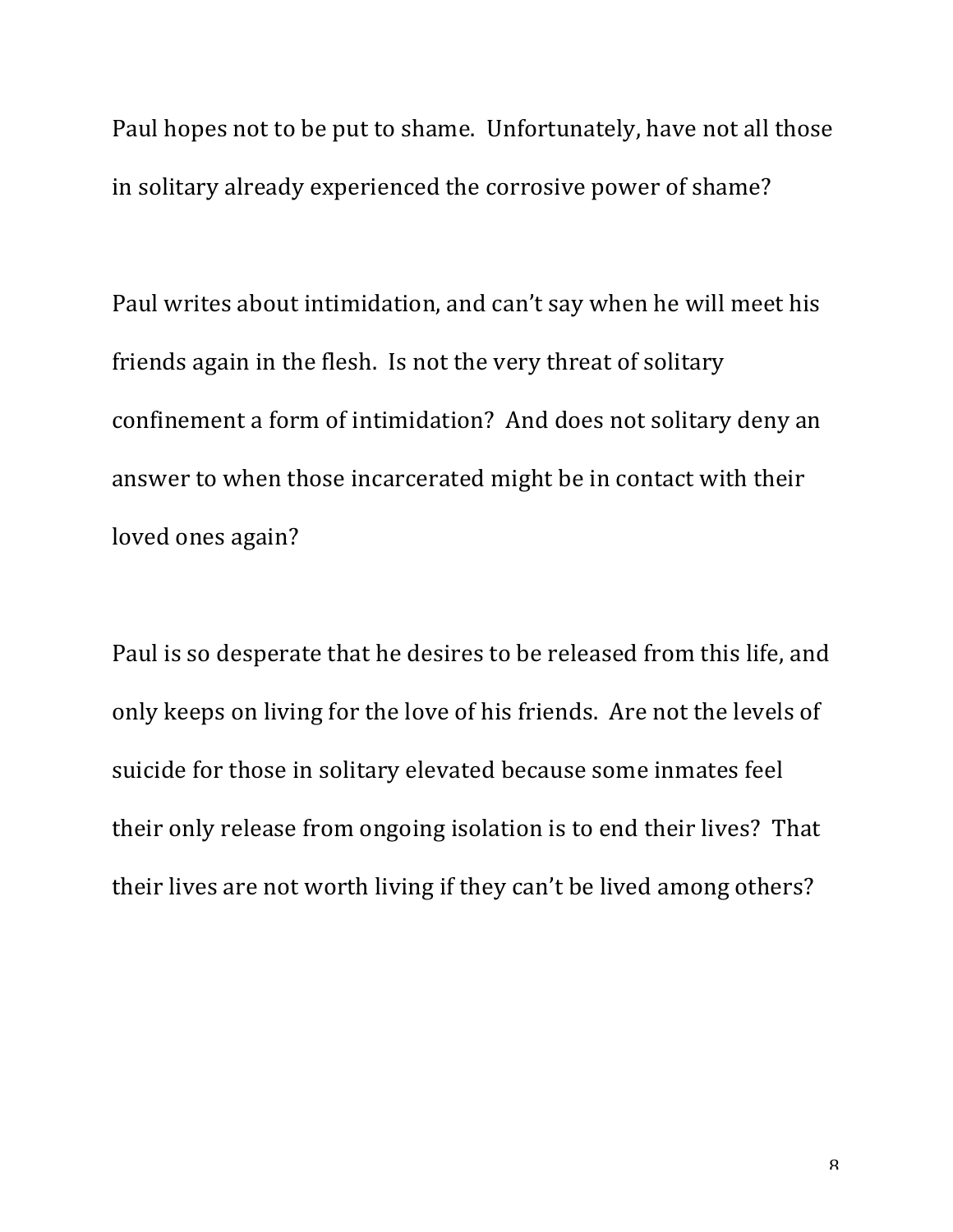Do Paul's words not resonate with the words we heard shared from our friends here this morning? Is not their story in some ways also his story?

But when I read Paul's letter I am struck by how it is imbued with hope, even in the midst of his incarceration, cut off from his friends. There is a sense that his experience is visited by God's presence and Spirit, that his trial is not an expression of the absence of God, but the very location of the Divine presence. There are difficulties and challenges, to be sure, but there is also a sense of looking beyond his immediate circumstances to the possibility of reunion and reconnection. Paul seems to operate with a deep faith that his isolation and confinement will not always be his reality. Can Paul have such a faith because he remembers the stories of creation that open God's teaching, God's Torah? Within the confines of his cell can Paul imagine a life beyond the bars and mistreatment of his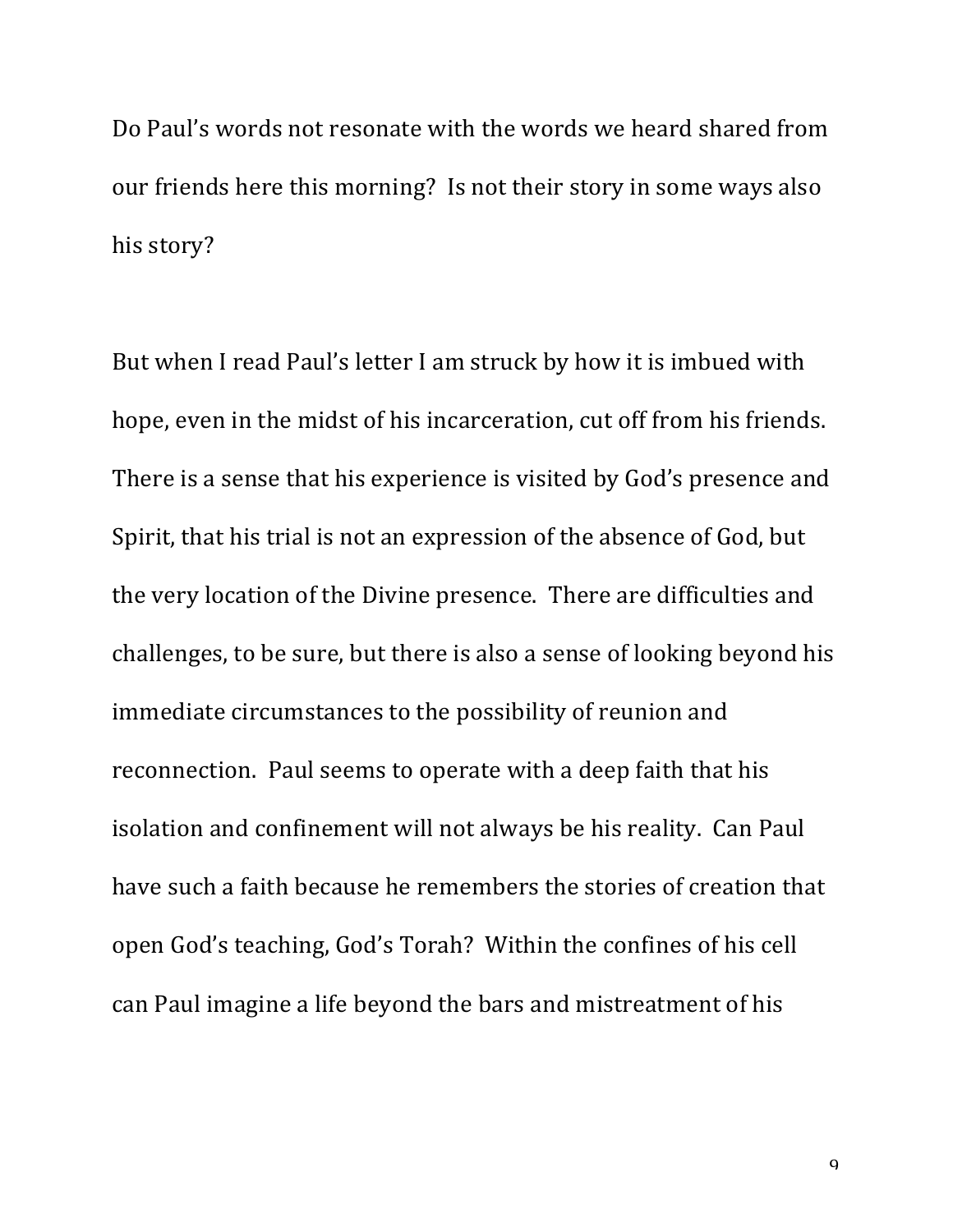jailors because he remembers that God created us for relationship, and not for solitary existence?

And can Paul believe all this not because his faith is some wish fulfillment based on desperation, but because he received the simplest, and most mundane expression of love – can Paul believe because of a letter?

Perhaps those in solitary confinement can't receive phone calls, but they can receive, and write letters. Do you remember a time when you were in a bad place and you received a letter from a friend, or someone in your family? Do you remember how it made you smile and gave you just a glimmer of hope? I do, and I bet some of you here this morning do too. Think how much more precious a letter would be to you if you lived your life in a space no bigger than a box, and with no connection to anyone else for days, and weeks and maybe even years.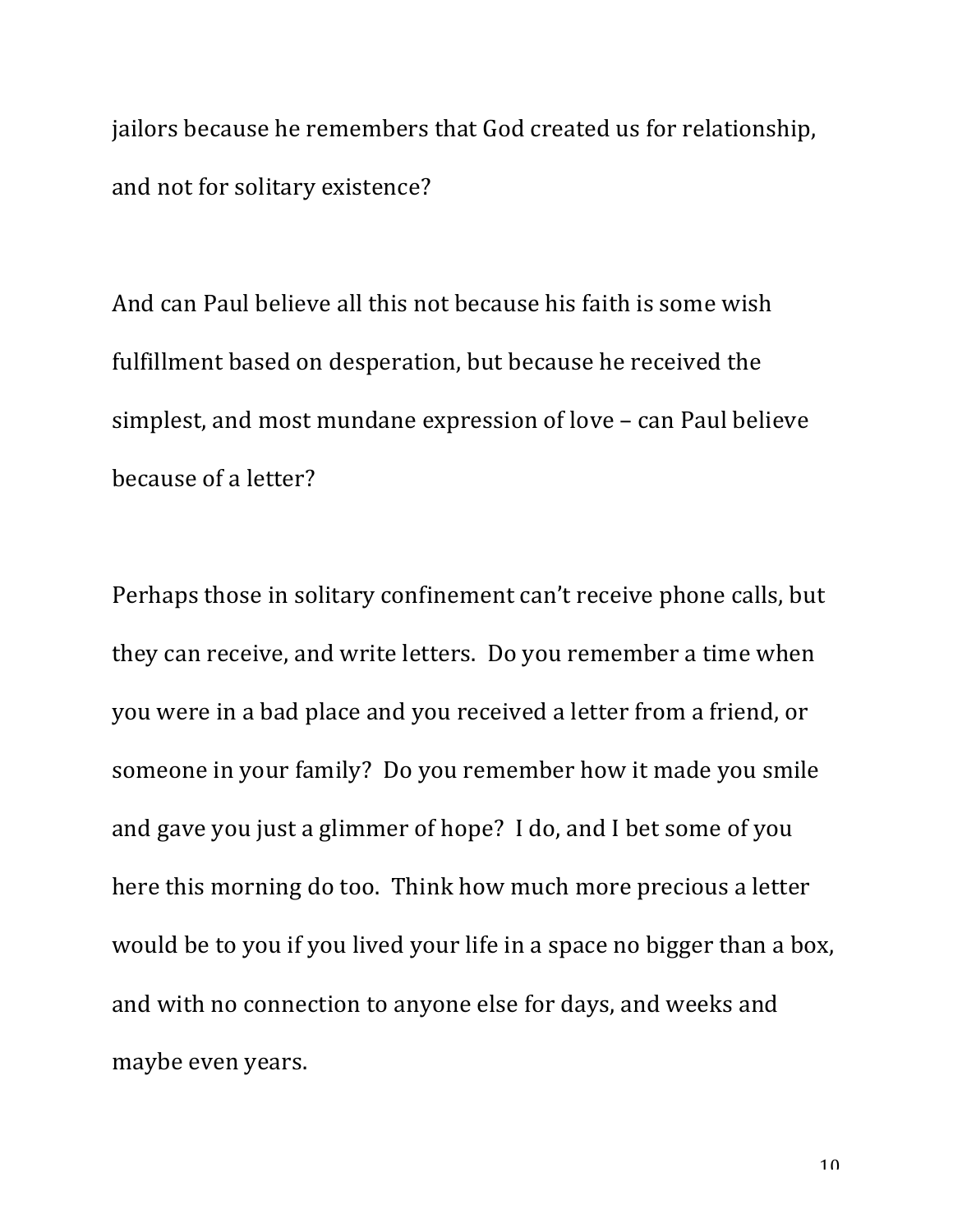For letters can be acts of love, a practice of connecting those who are separated, a discipline of remembering that which threatens to be forgotten. And letters are physical. You can hold the paper, and feel its weight on your fingers. You can smell the paper, and sometimes even the scent of the person who wrote it. You can see where the writer struggled to put into words what they were feeling and had to cross out phrases and sentences several times to get it just right. Letters are not people, but in hard times they can sure come close. In hard times they can be the difference between making a decision to "remain in the flesh" or to "depart" from the world. Yes, Paul witnesses to the truth that something as simple as a letter can have the power of life and death for those living in the most inhumane environments, environments like prison, environments like solitary confinement. Letters can be expressions of love, and a manifestation of God's original desire for all of us to live in community with each other.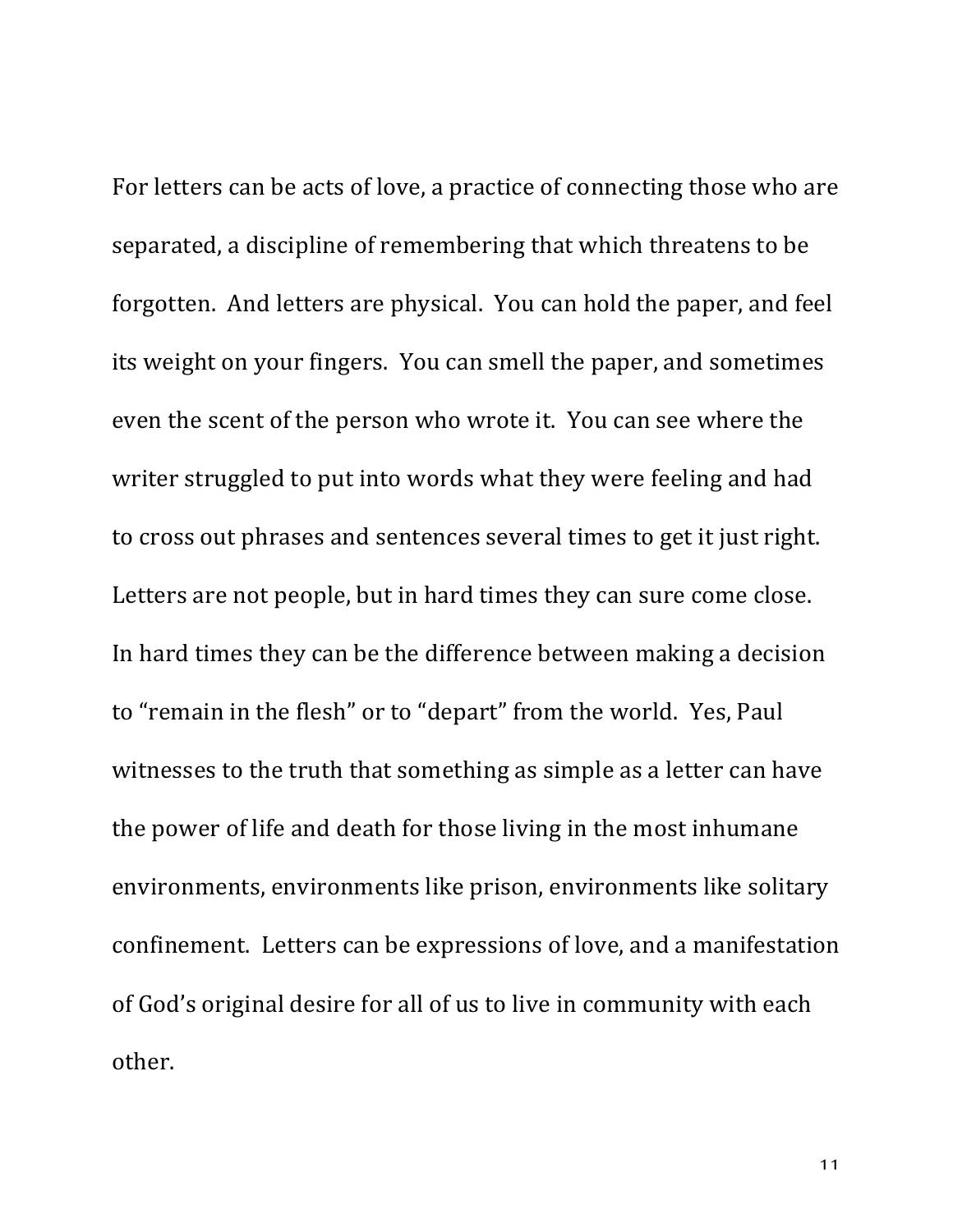We hear a story like the creation of the first humans by God and wonder what possible meaning it can have in our lives today. And we can dismiss it as a myth and the fantasy of a primitive society. But we can also mine it for its meaning and live into that meaning here and now. The first stories of creation tell us that human connection is of ultimate value, and we can actualize this truth by something as simple as writing a letter to someone who we don't know, who we may never meet. We can write a letter to someone who lives their life on the edge of hopelessness and invisibility. We can write a letter to someone struggling to decide whether or not their lives are worth living. We can write a letter to open ourselves to the struggles of another person, and we can write a letter to bring just a little light into the darkness of another person's life. And we can write a letter as a means to travel more deeply down the path our faith tradition asks us to walk.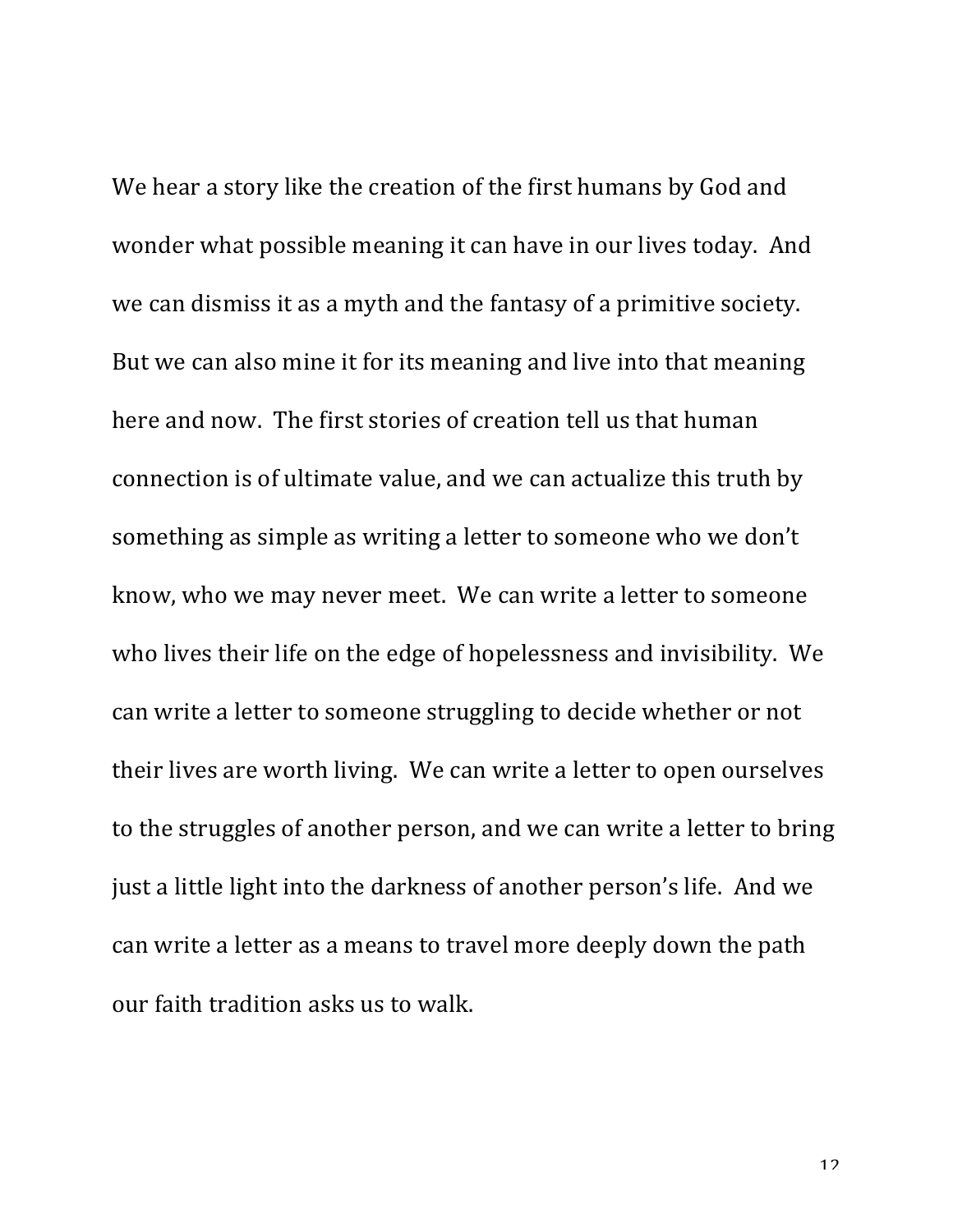If you are interested in learning more about how you can write letters to inmates in solitary confinement you can ask any of those who shared their letters today for more information during coffee hour. To experience the impact of letter writing on a different level you are also invited to attend performances of the play, *Mariposa and the Saint*, that will be offered throughout the North Country in the upcoming week. Information about the play and performances was distributed via email earlier this week. If you missed it please reach out to Jane, Martha Swann, Naj, or myself for more information.

And so, as I close this reflection, I share with you the words that the first human said to Eve. Perhaps these are the words that describe the feelings of someone in solitary who receives a letter after so many days, a letter that saves their life:

"This at last is bone of my bones and flesh of my flesh."